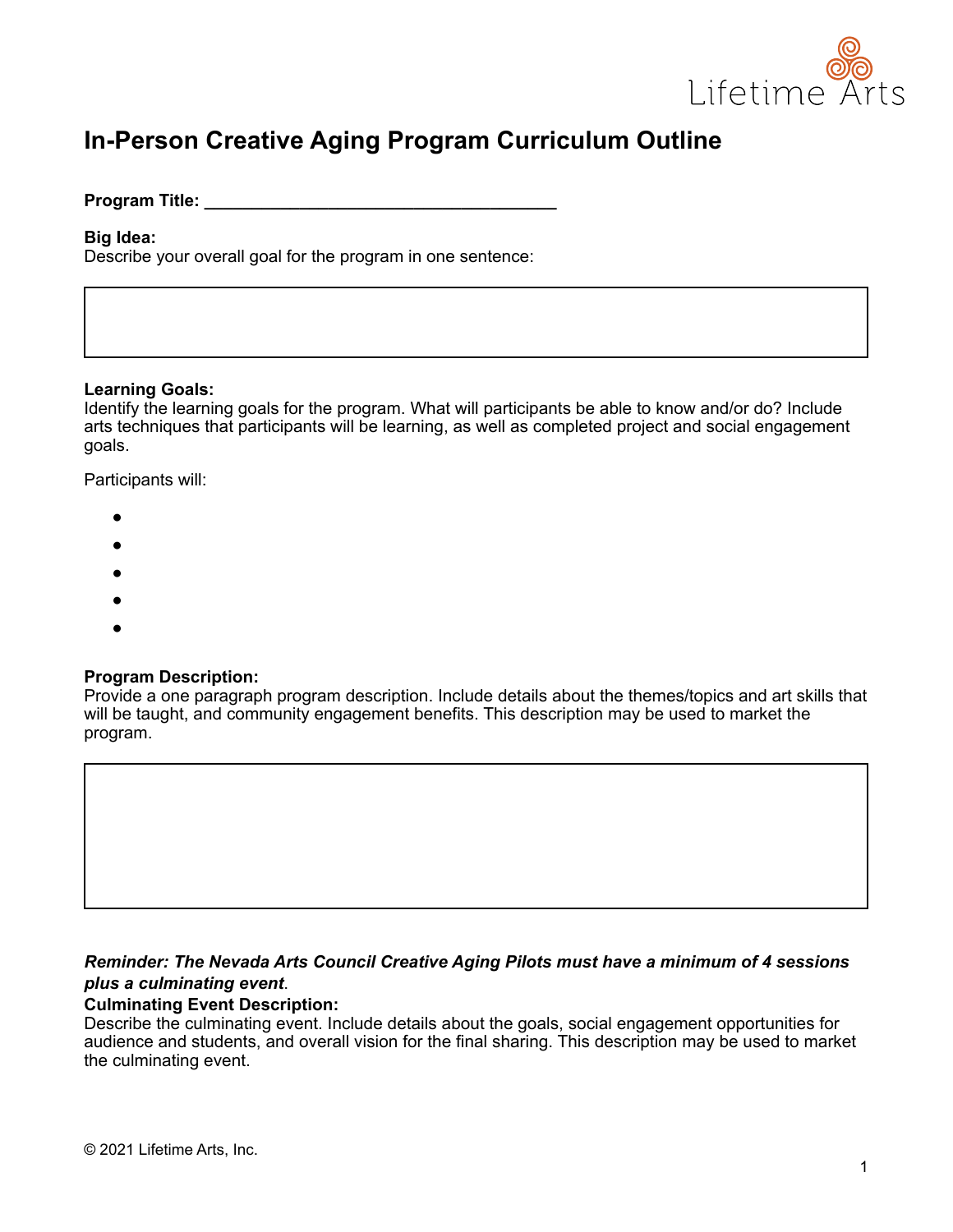## **Session Outlines:**

Session 1 Title:

Skill Building Goal:

Social Engagement Goal:

Brief Description of Class Plans:

Session 2 Title:

Skill Building Goal:

Social Engagement Goal:

Brief Description of Class Plans:

Session 3 Title: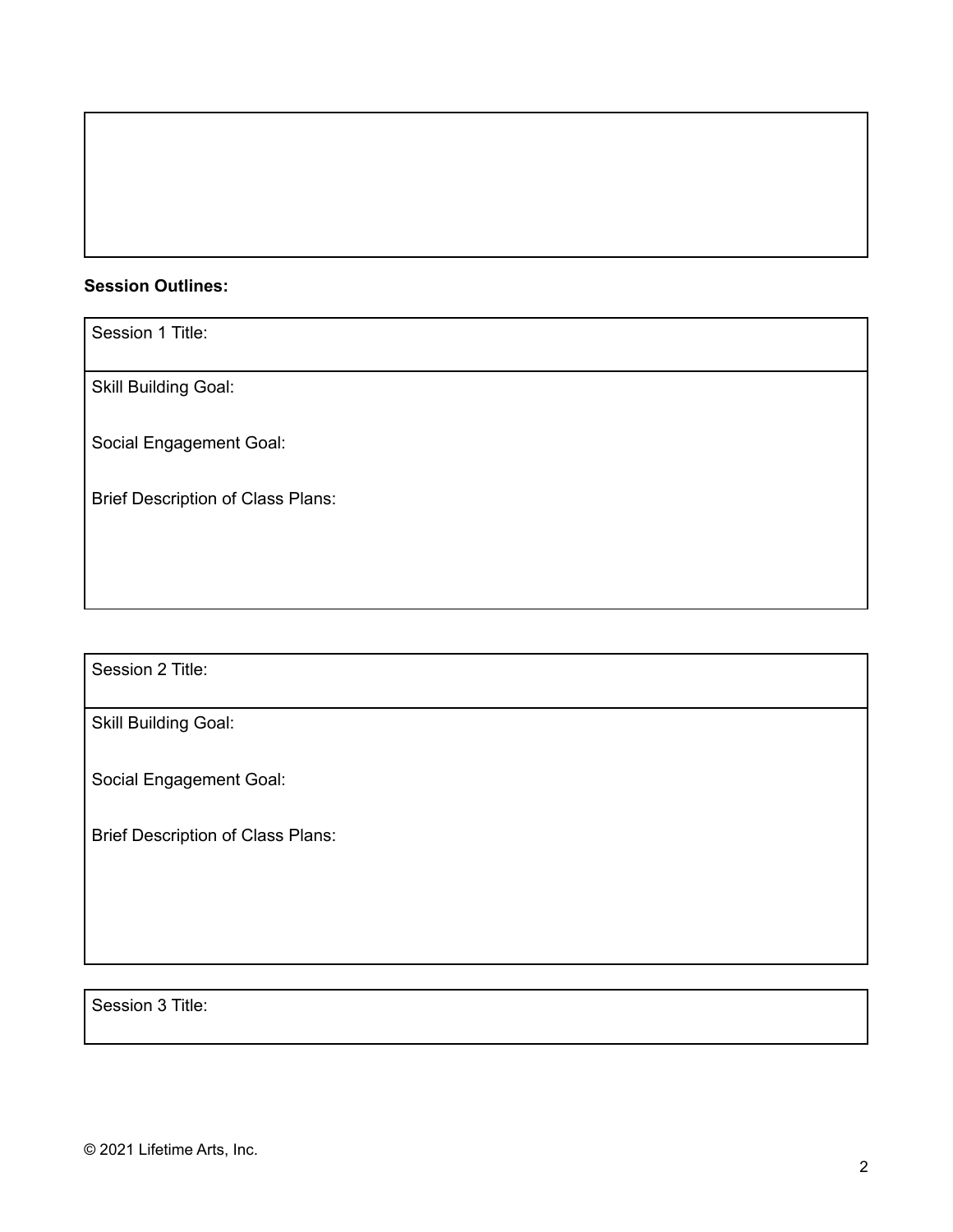Skill Building Goal:

Social Engagement Goal:

Brief Description of Class Plans:

Session 4 Title:

Skill Building Goal:

Social Engagement Goal:

Brief Description of Class Plans:

Session 5 Title: (Culminating Event)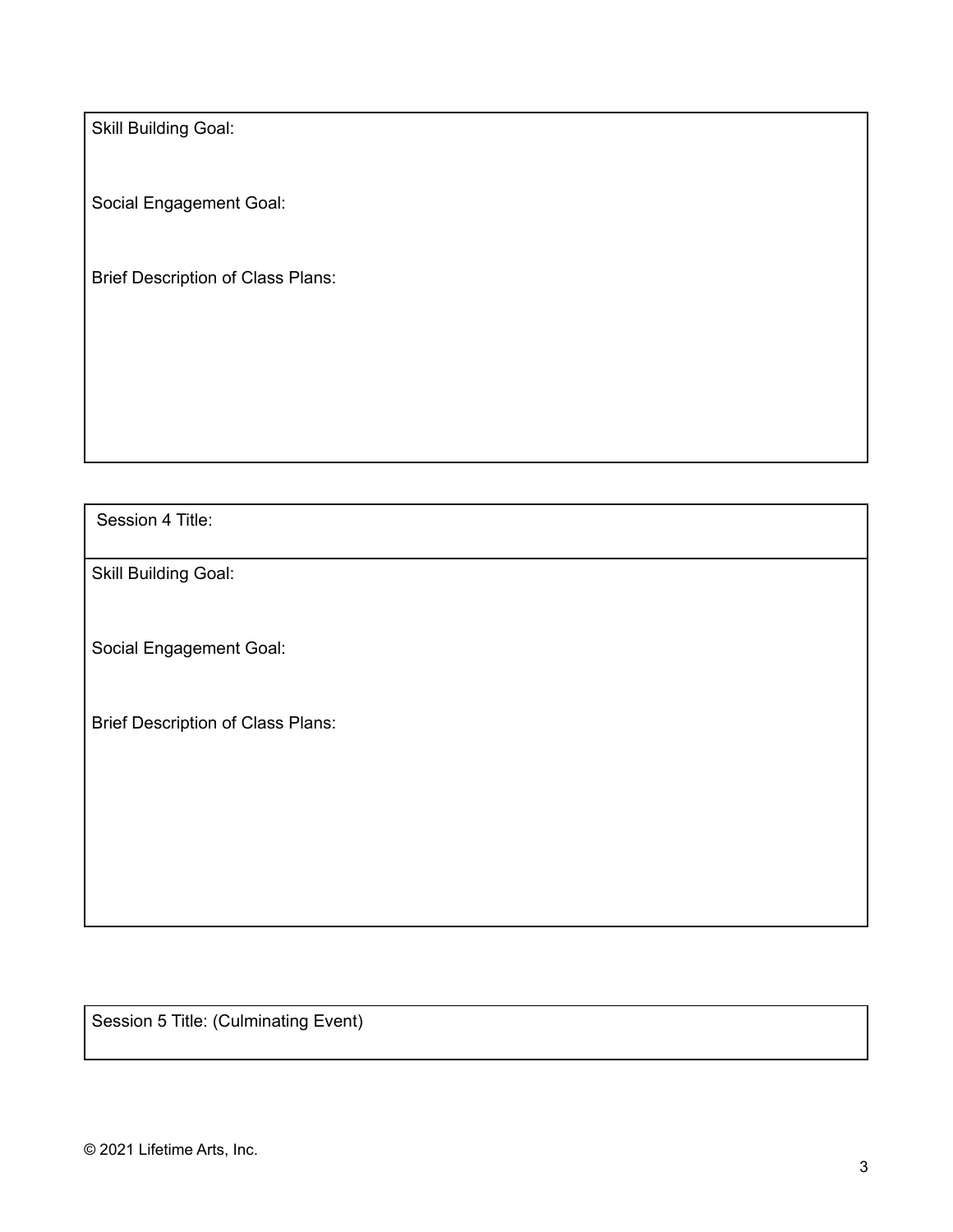Skill Building Goal:

Social Engagement Goal:

Brief Description of Event Plan:

### **Additional Sessions, if needed:**

Session 6 Title:

Skill Building Goal:

Social Engagement Goal:

Brief Description of Event Plan:

Session 7 Title*:*